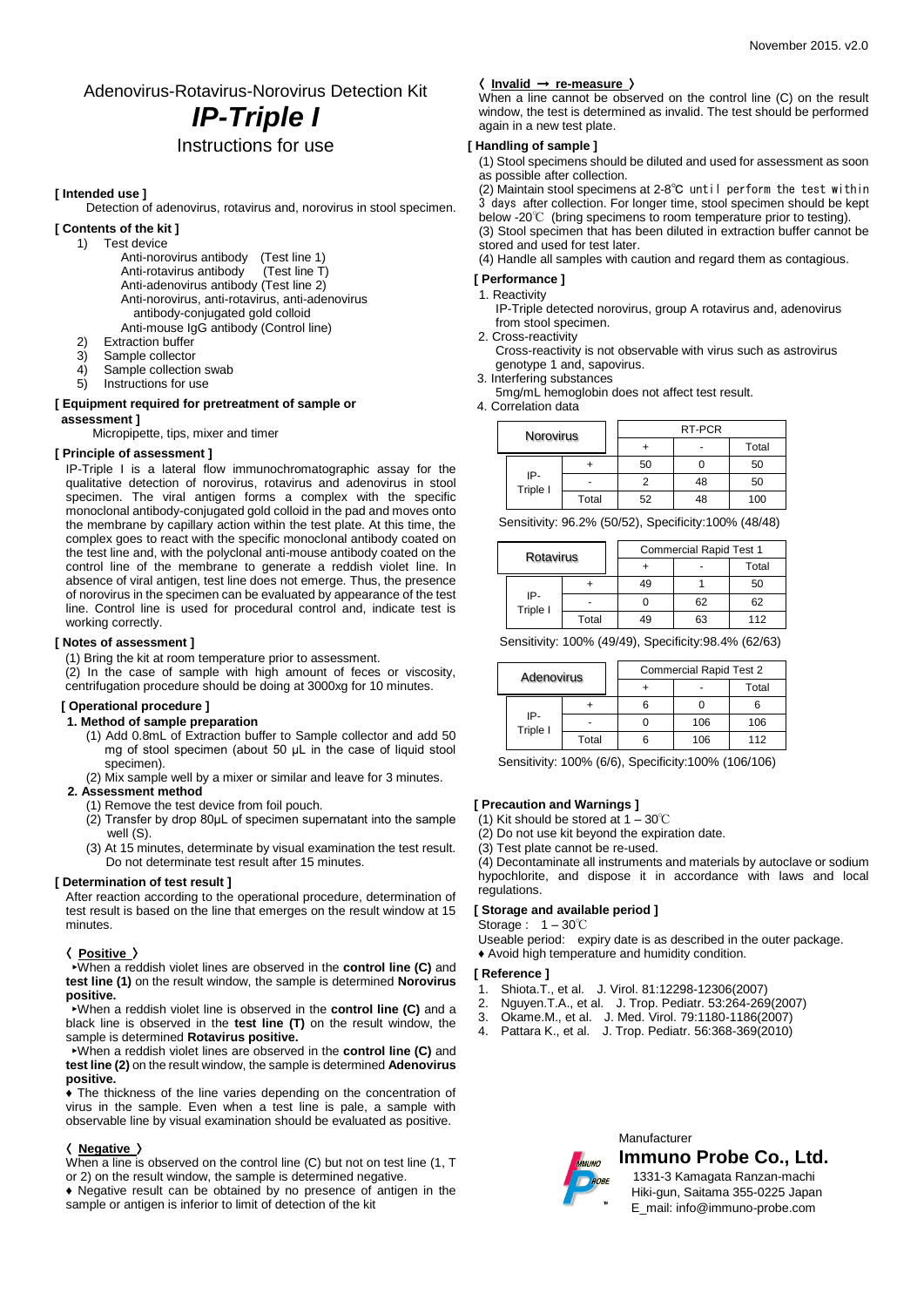# **IP-Triple I**

## **Adenovirus-Rotavirus-Norovirus** Ag Detection